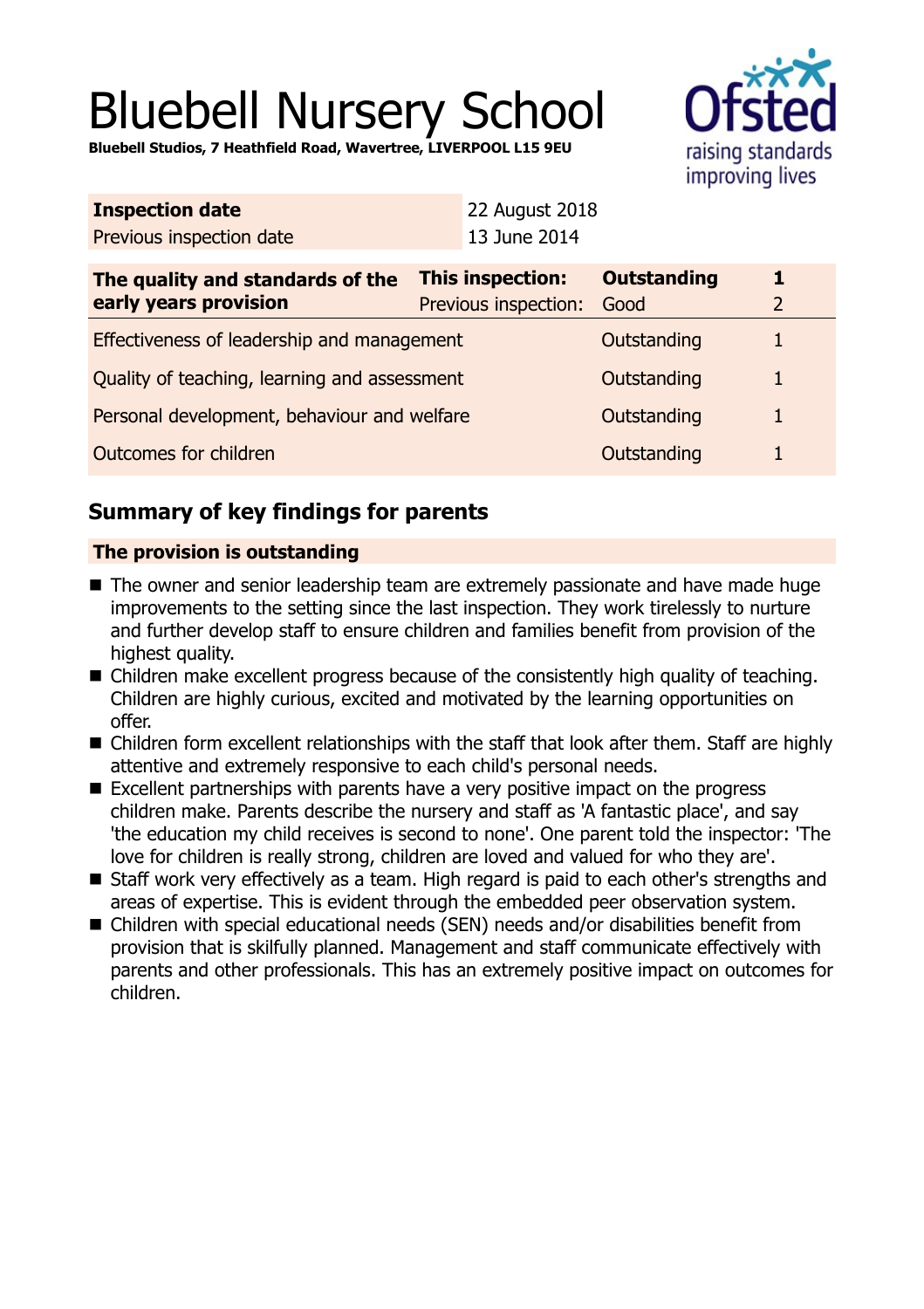## **What the setting needs to do to improve further**

## **To further improve the quality of the early years provision the provider should:**

 $\blacksquare$  continue to evaluate and refine the recently implemented tracking system to support staff to maintain the excellent levels of challenge for each child.

#### **Inspection activities**

- $\blacksquare$  The inspector observed the quality of teaching and the support for children's learning inside and outside.
- $\blacksquare$  The inspector discussed with staff about planning for each child's learning needs and how they monitor the progress children make.
- $\blacksquare$  The inspector carried out a joint observation with the owner to evaluate the quality of teaching and support for children's learning.
- $\blacksquare$  The inspector talked to parents who were available and sought their views on the quality of the nursery and how it impacts on their children's learning and development.
- The inspector sampled a range of documentation, including records to show the progress children make in their learning, staff files, the safeguarding policy, risk assessments and confirmation checks that staff have been deemed suitable to work with children.

#### **Inspector**

Liz Fortune-Price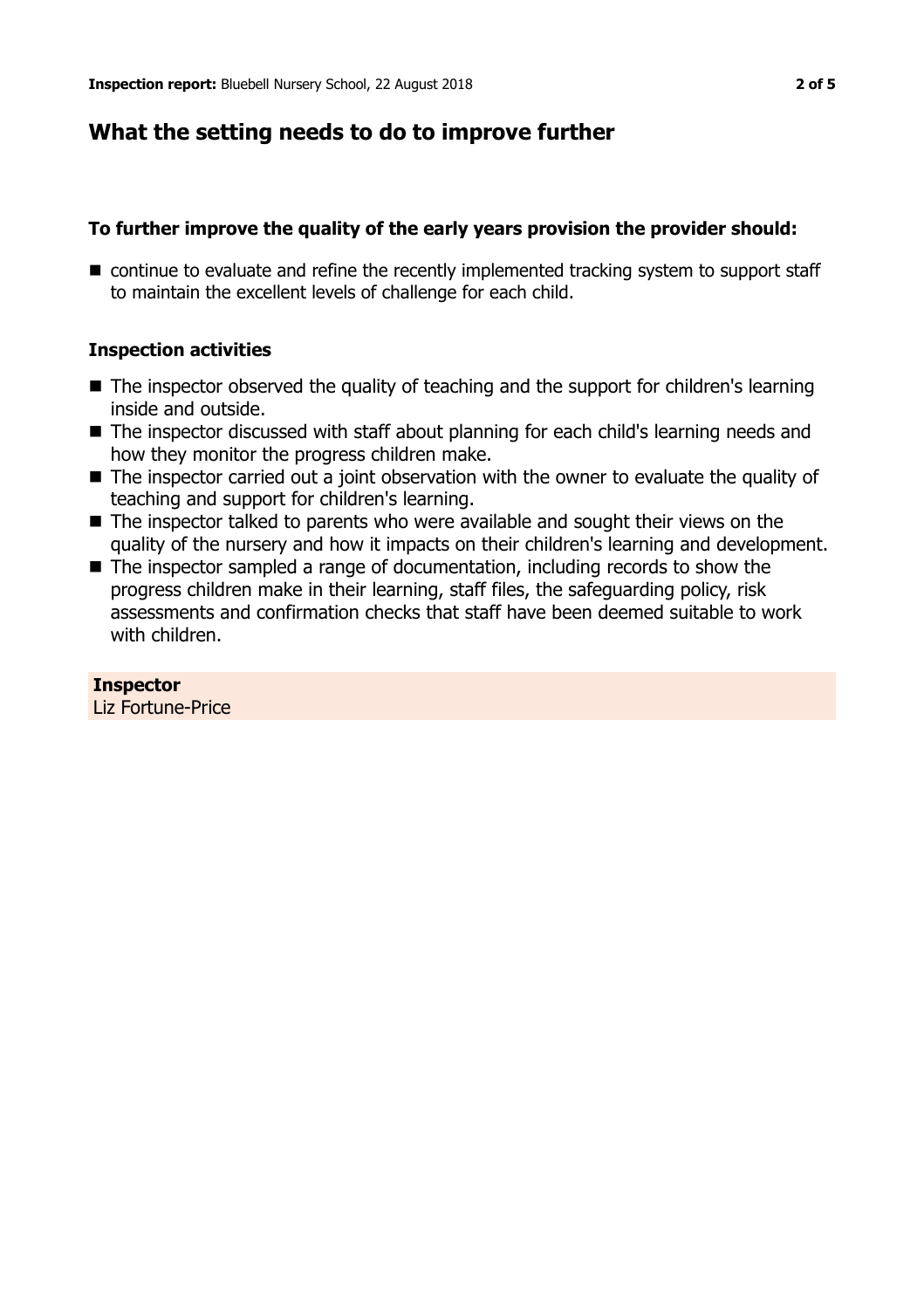## **Inspection findings**

## **Effectiveness of leadership and management is outstanding**

Managers and staff work incredibly hard to sustain their outstanding practice. There is a shared vision for continued development and effective ongoing self-evaluation is used to make improvements. Superb performance management tools aid managers to support staff effectively. All staff contribute to the recently upgraded tracking system aimed at further enhancing outcomes for children and there are plans to monitor and continually refine this process. Safeguarding is effective. Children learn how to keep themselves and each other safe. For example, they use public transport regularly and risk assess climbing the stairs on the bus. Highly effective staff deployment enhances children's learning as all rooms have generous adult-to-child ratios. Parents highly value the excellent information sharing, and regularly attend meetings about their children's progress and participate in sessions. For example, parents read stories in different languages as part of the quality reading award achieved by the nursery.

## **Quality of teaching, learning and assessment is outstanding**

Staff have an excellent understanding of how children play and learn. They place exceptional emphasis on motivating children's learning through play, exploration, critical thinking and problem solving. For example, younger children explore weight as they fill kitchen scales with pebbles and stones, making predictions if they are heavy or light. Without exception, staff are highly skilled in 'tuning in' to children. Babies enjoy looking at books in their cosy corner and dancing in the sensory room. Staff provide excellent opportunities for babies to be creative, such as when they take part in foam and painting activities. Babies thrive in the highly stimulating, safe and happy environment. Older children are very confident and expressive speakers. Staff introduce new vocabulary during activities, for example, children learn words associated with travel and holidays while pretending to ride on a magic carpet to Disneyland and the North Pole.

## **Personal development, behaviour and welfare are outstanding**

Wonderfully warm and caring relationships between all children and staff mean children flourish. Transition throughout the setting is well managed and children progress through the setting when they are ready. Excellent opportunities exist for children to develop independence and they show impressive self-care skills. Children learn about healthy living and enjoy nutritious meals. Staff frequently offer children relevant choices. Behaviour is excellent, and any challenges are dealt with swiftly and sensitively. Children explore a wide range of experiences to enrich their knowledge, such as visiting local parks and art galleries, and working with tools and natural resources in the woodland. For example, while visiting the local woodland, children research the trees and plants around them, learning the names and characteristics. They thoroughly enjoy foraging for items for printing onto cotton to make flags using fallen branches.

## **Outcomes for children are outstanding**

All children have a curious, creative and confident approach to their own learning. They are highly motivated and have tremendous fun. Older children listen attentively and talk confidently All children make excellent progress from their individual starting points and are exceptionally well prepared for their next stages in learning.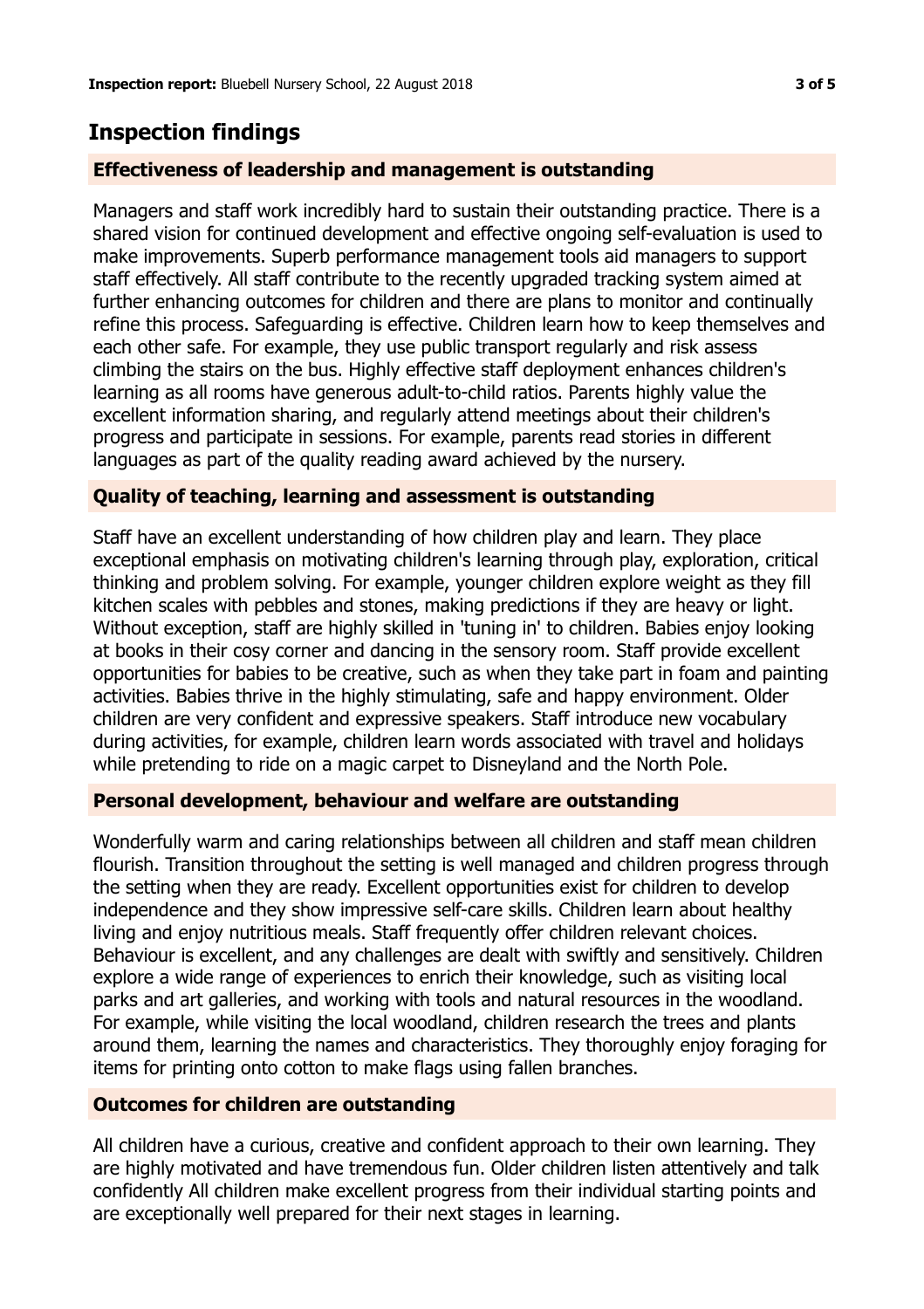## **Setting details**

| Unique reference number                             | 503967                                                                               |
|-----------------------------------------------------|--------------------------------------------------------------------------------------|
| <b>Local authority</b>                              | Liverpool                                                                            |
| <b>Inspection number</b>                            | 10060309                                                                             |
| <b>Type of provision</b>                            | Full day care                                                                        |
| <b>Registers</b>                                    | Early Years Register, Compulsory Childcare<br>Register, Voluntary Childcare Register |
| Day care type                                       | Childcare on non-domestic premises                                                   |
| <b>Age range of children</b>                        | $0 - 4$                                                                              |
| <b>Total number of places</b>                       | 49                                                                                   |
| Number of children on roll                          | 65                                                                                   |
| Name of registered person                           | <b>Bluebell Spirit Limited</b>                                                       |
| <b>Registered person unique</b><br>reference number | RP527760                                                                             |
| Date of previous inspection                         | 13 June 2014                                                                         |
| Telephone number                                    | 0151 734 2001                                                                        |

Bluebell Nursery School registered in 1990. It is situated in Wavertree, Liverpool. The nursery operates from 7.30am to 5.30pm, all year round, except for bank holidays and two weeks at Christmas. It receives funding for the free education provision of two-, three- and four-year-old children. There are currently 15 staff working directly with the children. Two staff have early years professional status, six staff have a relevant level 6 qualification and five staff have qualifications at level 3.

This inspection was carried out by Ofsted under sections 49 and 50 of the Childcare Act 2006 on the quality and standards of provision that is registered on the Early Years Register. The registered person must ensure that this provision complies with the statutory framework for children's learning, development and care, known as the early years foundation stage.

Any complaints about the inspection or the report should be made following the procedures set out in the guidance Complaints procedure: raising concerns and making complaints about Ofsted, which is available from Ofsted's website: www.ofsted.gov.uk. If you would like Ofsted to send you a copy of the guidance, please telephone 0300 123 4234, or email [enquiries@ofsted.gov.uk.](mailto:enquiries@ofsted.gov.uk)